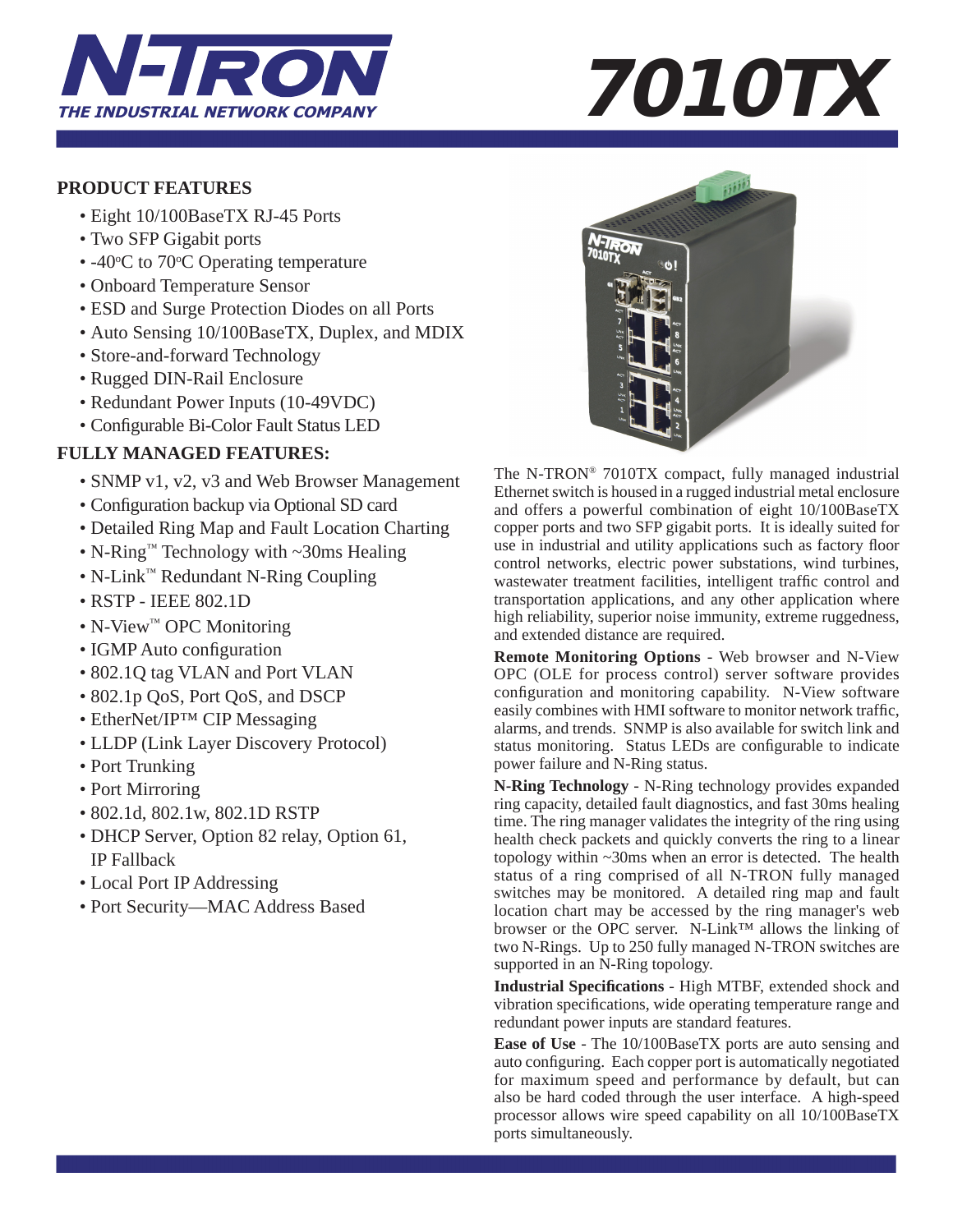

# QUALITY MANAGEMENT SYSTEM **CERTIFIED BY DNV**

 $=$  ISO 9001:2008  $=$ 

# **7010TX Specif cations**

#### **Switch Properties**

*Number of MAC Addresses:* 8000 Aging Time: Programmable *Latency Typical:* 2.6 μs *Switching Method*: Store-and-Forward

#### **Case Dimensions**

*Height:* 4.3" (11 cm) *Width:* 2.4" (6.1 cm) *Depth:* 4.6" (11.5 cm) *Weight (max): 1.4lbs (0.6 kg) DIN-Rail Mount:* 35mm

#### **Electrical**

*Redundant Input Voltage:* 10-49 VDC (Regulated) *Input Current (max):* 410mA max.@24VDC *BTU/hr:* 33.6@24VDC *N-TRON Power Supply:* NTPS-24-1.3 (1.3A**@**24V)

#### **Environmental**

*Operating Temperature:* **Storage Temperature:** *Operating Humidity:* 5% to 95%

C to  $70^{\circ}$ C C to  $85^{\circ}$ C (Non Condensing) *Operating Altitude:* 0 to 10,000 ft.

### **Shock and Vibration (bulkhead mounted)**

*Shock:* 200g @ 10ms *Vibration/Seismic:* 50g, 5-200Hz, Triaxial

**Reliability**

#### **Network Media**

10BaseT:  $>$ Cat3 Cable *100BaseTX:* >Cat5 Cable

*MTBF:* >2 Million Hours

*1000BaseTX:* >Cat5e Cable

#### **SFP Gigabit Fiber Transceiver Characteristics**

| Fiber Length        | 550m for 50/125µm<br>275m @62.5/125um* | $10km**$      | $40$ km <sup>**</sup> | $80 km**$ |
|---------------------|----------------------------------------|---------------|-----------------------|-----------|
| <b>TX Power Min</b> | $-9.5$ d $Bm$                          | $-9.5$ d $Bm$ | $-2dBm$               | 0dBm      |
| RX Sensitivity Max  | $-17dBm$                               | $-20dBm$      | $-22dBm$              | $-24dBm$  |
| Wavelength          | 850nm                                  | 1310nm        | 1310nm                | 1550nm    |
| Assumed Fiber Loss  | 3.5 to 3.75 dB/km                      | .45dB/km      | .35dB/km              | .25dB/km  |

 \* SX Fiber Optic Cable \*\* LX Fiber Optic Cable

#### **Connectors**

*10/100BaseTX:* Eight (8) RJ-45 Copper Ports *1000BaseSX:* Up to Two (2) LC Duplex Gigabit Fiber Ports (optional)

### **Recommended Wiring Clearance**

| Front: | 4" | $(10.2 \text{ cm})$ |
|--------|----|---------------------|
| Side:  | 1" | $(2.6 \text{ cm})$  |

# **Regulatory Approvals**

*FCC Title 47, Part 15, Subpart B - Class A; ICES-003 - Class A* **GOST-R Certified, RoHS Compliant** *CURRENTLY IN STANDARDS TESTING FOR: UL/cUL: UL 508 and ANSI/ISA-12.12.01-2007 Class I, Div 2, Groups A, B, C, and D; T4*

## **Designed to comply with:**

*IEEE 1613 for Electric Utility Substations* **NEMA TS1/ TS2 for Traffic control** *IEC-61850*

# **Contact Information REV 100617**

PACIFIC PARTS & CONTROLS, INC. 6255 PRESCOTT COURT · CHINO, CA 91710 909-465-1174 · FAX 909-465-1178 www.pacificparts.com Electrical Supply Distributor

® 2010 N-TRON, Corp. N-TRON and the N-TRON logo are trademarks of N-TRON, Corp. Product names mentioned herein are for identifi cation purposes only and may be trademarks and/or registered trademarks of their respective company. Specifications subject to change without notice. The responsibility for the use and application of N-TRON products rests with the end user. N-TRON makes no warranties as to the fitness or suitability of any N-TRON product for any specific application. N-TRON Corporation shall not be liable for any damage resulting from the installation, use, or misuse of this product. Printed in USA.